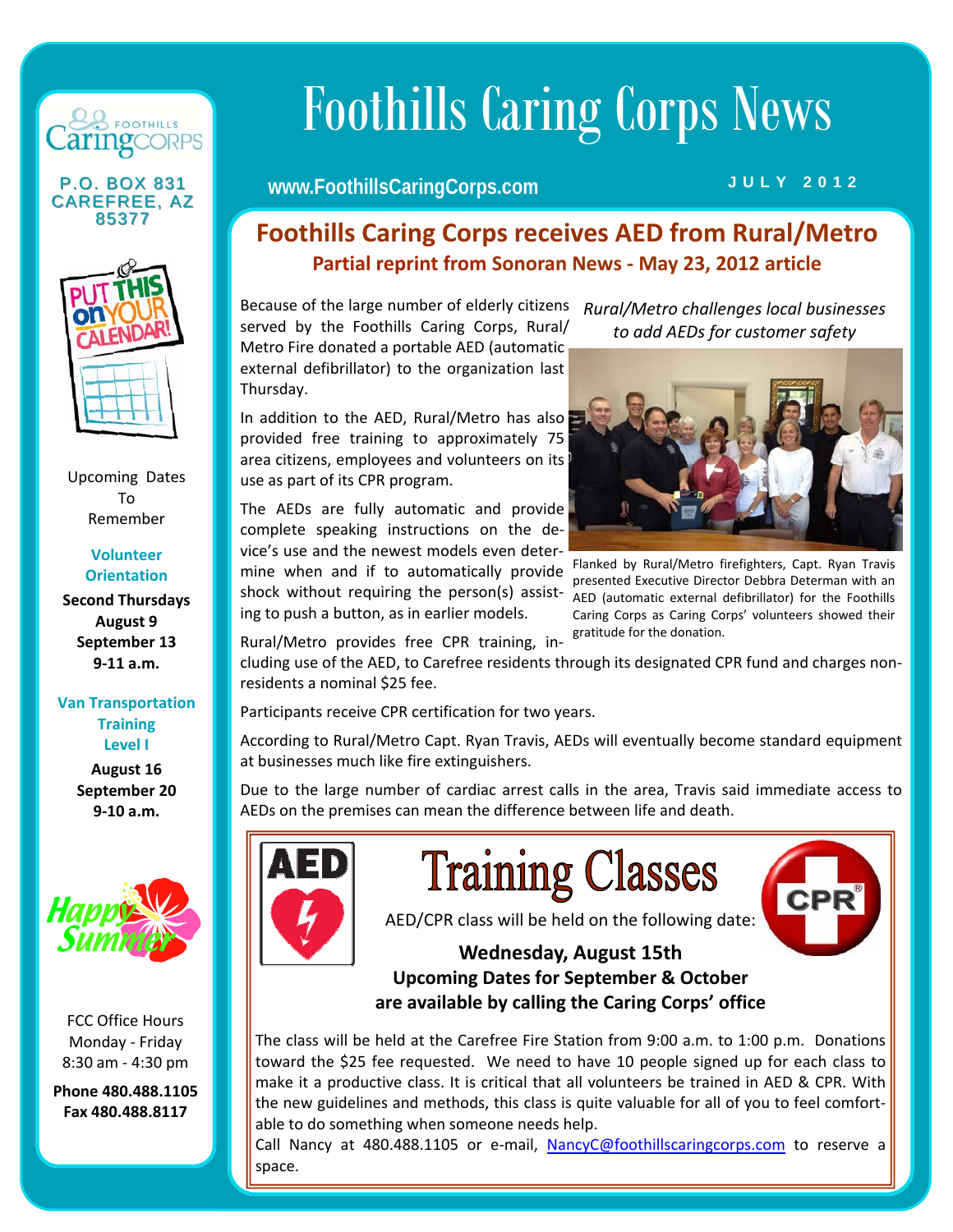## **SAVE THE DATES**

I

П

Π

П



OCTOBER 31-NOVEMBER 4, 2012 | COCHISE COURSE AT THE DESERT MOUNTAIN CLUB | SCOTTSDALE, AZ

#### **Support Foothills Caring Corps, Inc. while watching the best of the best play golf**

The Charles Schwab Cup Championship at Desert Moun‐ tain's Cochise course, Oct. 31 ‐ Nov. 4.

When you buy your \$20 any‐day grounds ticket (plus \$2 handling fee) through TICKETS Fore CHARITY and select **Foothills Caring Corps, Inc., 100% of the net proceeds go directly to our organization.** 

Your purchase will add funds to programs, like mobile meals and van transportation, that empower older adults and neighbors with disabling conditions to remain living in their homes independently.

Please TEE UP and support Foothills Caring Corps by con‐ tacting Melissa Galbraith to get the details, 480‐488‐1105.

Thanks for helping us SWING hard and go for our fund‐ raising goals!

*Foothills Caring Corps, Inc. enhances the quality of life for older neighbors and people with disabling conditions in our community through a force of volunteers and staff who pro‐ vide basic needs such as food, medical transportation and ac‐ tivities.* 



**TICKETS Fore CHARITY** PRESENTED BY CHARLES SCHWAB FOUNDATION



#### **November 21, 2012**

**7 p.m. Community Thanksgiving Eve Ecumenical Service** 

 **Hosted by Christ the Lord Lutheran Church 9205 E. Cave Creek Road Carefree 480.488.2081** 

**To Honor the Foothills Caring Corps** 

### **"MASK"querade Ball Monday, October 29, 2012**

**6:30 p.m. Social 7:00 - 10:00 p.m. Dinner & Dance AFFINITY** 

Tohono Ballroom at el Pedregal 34505 N. Scottsdale Road Scottsdale, AZ

Cost: \$75.00 per person \$30 of your entrance fee is a tax-deductible donation for Foothills Caring Corps

#### **Tables of 8 or 10 available for early reservation**

For tickets, please call Foothills Caring Corps at 480.488.1105 or visit our website **www.FoothillsCaringCorps.com** to purchase tickets online through PayPal.

**aring CORPS Charity Golf Tournament November 19, 2012** 

**MIRABEL** 

**How you can be involved** 

#### **SPONSORSHIPS**

**Individual Player: \$ 300** 

ı

I

I

П

I

**Title Sponsor: \$25,000 (includes 16 players) Gold Sponsor: \$15,000 (includes 12 players) Silver Sponsor: \$10,000 (includes 8 players) Bronze Sponsor: \$ 5,000 (includes 4 players) Hole Sponsor: \$ 1,500 (includes 2 players)** 

> **www.FoothillsCaringCorps.com 480.488.1105**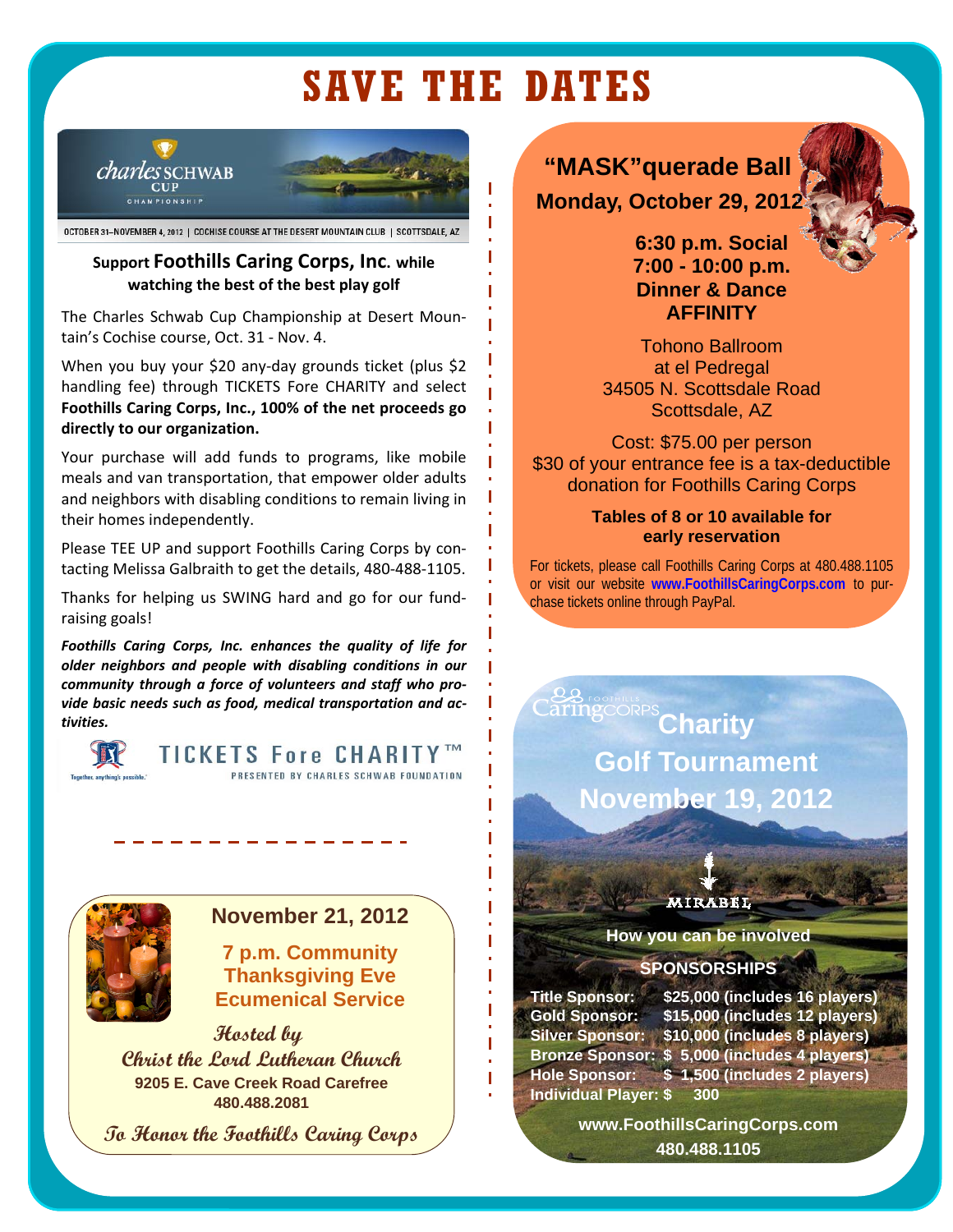

## *Save a place in your heart for Caring Corps…*

Art Design by Bill Gunn

#### *Would you become a Member of our Legacy Circle of Support?*

We're asking you to include the Caring Corps in your planned giving program, in the form of a bequest. A charitable bequest is written in a will or trust and directs a gift to be made to a qualified exempt charity. A chari‐ table bequest can help you save estate taxes by provid‐ ing your estate with a charitable deduction for the gift. By designating Foothills Caring Corps, Inc. as the benefi‐ ciary of part or all of your IRA, the full value of the gift is transferred tax‐free at your death, and your estate re‐ ceives a charitable deduction.

There are many other opportunities such as cash, an outright gift of securities, a gift of real estate, or a chari‐ table remainder annuity trust, to name a few.

Your planned gift can be accomplished in one easy step, call 480.488.1105 and talk with Debbra Determan.



Stagecoach Village 7100 E. Cave Creek Road, Cave Creek

> Tickets only \$10 per day. Food samples from \$2 ‐ \$4

Tickets available at the Cave Creek Town Hall & (coming soon) Taste of Cave Creek website.





In the spring of 2012, Nancy Cohrs of Foothills Caring Corps asked if some of my students would be interested in interviewing the elderly residents of Cave Creek and Carefree. Since one of my class assignments is to in‐ terview someone "who lived in a time of history you didn't live," this was a natural! So began a relationship between the school and the community we hope will go on for years. (Barbara Hatch, World History Teacher, June 9, 2012)

And so Generations Connect Program began. The thought was to

#### **GENERATIONS CONNECT Foothills Caring Corps and Cactus Shadows High School**

"connect" high school students with Neighbors 90 years of age and older. Ten of Foothills Caring Corps' Neighbors participated. The students were paired up with a Neighbor for an interview. A FCC volunteer accompanied each student to meet with the Neighbor and their stories were told. The students learned about the difficulties of life during the Great Depression and the devas‐ tating affects of World War II on loved ones, family and friends. Their lives spanning 90+ years of joy, ro‐ mance, fulfilling dreams, reaching goals, as well as losses and sadness were shared. An Architect, an Artist, a Teacher, Nurses, a Naval Officer, an Air Force Fighter Pilot even an origi‐ nal Rockette. The stories unfold each in their own riveting way and much

to the surprise of the students they were moved by the bond they made with their Neighbor. Some students asked if there was one important thing the Neighbor wanted to share. Here are a few of their responses. "Most importantly, never settle for having anyone step ahead of you. Anyone is capable of leading them‐ selves", "Respect your parents because they help you more than they are appreciated", "Just remember you can do it", "Don't get old" which when explained meant "take life as it comes and enjoy it while it lasts" and the last words of wisdom "Never take life for granted". This experience was well received by both the students and the Neighbors and we are hoping to expand the program in the upcoming months.